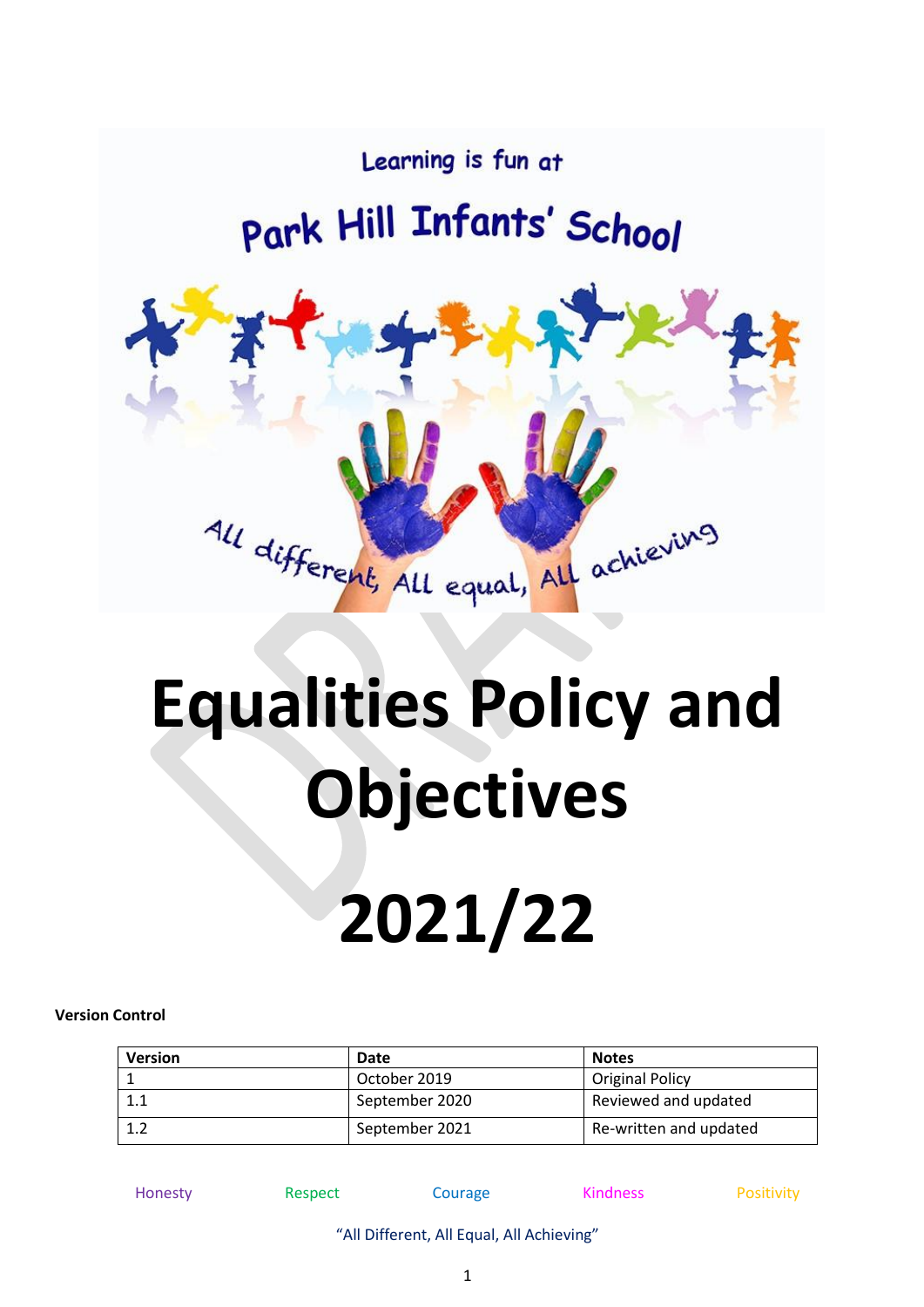### **Equality Statement for Park Hill Infant School**

At Park Hill Infant School, we continue to teach our children about what it means to be strong, positive and productive members of society. We have always taught our pupils about equality and this remains an important part of our curriculum. We ensure that we always celebrate diversity, promote equality, demonstrate respect and stand together to challenge all forms of discriminatory language and behaviour.

We recognise that education is a vital tool for powerful, permanent and informative change. Our continuously evolving curriculum demonstrates our determination to use education to tackle issues of racism and inequality. We strive to ensure our curriculum and supporting resources reflect values of inclusivity, diversity, equality and belonging. We do this by planning to meet the needs of all genders, of children with special educational needs, of children who are moreable, / gifted and talented, of children with disabilities, of children from all socio-economic backgrounds, children from different ethnic groups, religion and cultural backgrounds, and of those from diverse linguistic backgrounds.

## **Legal Duties**

As a school we welcome our duties under the Equality Act 2010. The general duties are to:

- eliminate discrimination,
- advance equality of opportunity
- foster good relations

We understand the principal of the act and the work needed to ensure that those with protected characteristics are not discriminated against and are given equality of opportunity.

A protected characteristic under the act covers the groups listed below:

- age (for employees not for service provision)
- disability
- race
- sex (including issues of transgender)
- gender reassignment
- maternity and pregnancy
- religion and belief
- sexual orientation
- Marriage and Civil Partnership (for employees)

In order to meet our general duties, listed above, the law requires us to carry out some specific duties to demonstrate how we meet the general duties. These are to:

• Publish Equality Information – to demonstrate compliance with the general duty across its functions (We will not publish any information that can specifically identify any individual)

| Honesty | Respect | Courage | <b>Kindness</b> | Positivity |
|---------|---------|---------|-----------------|------------|
|---------|---------|---------|-----------------|------------|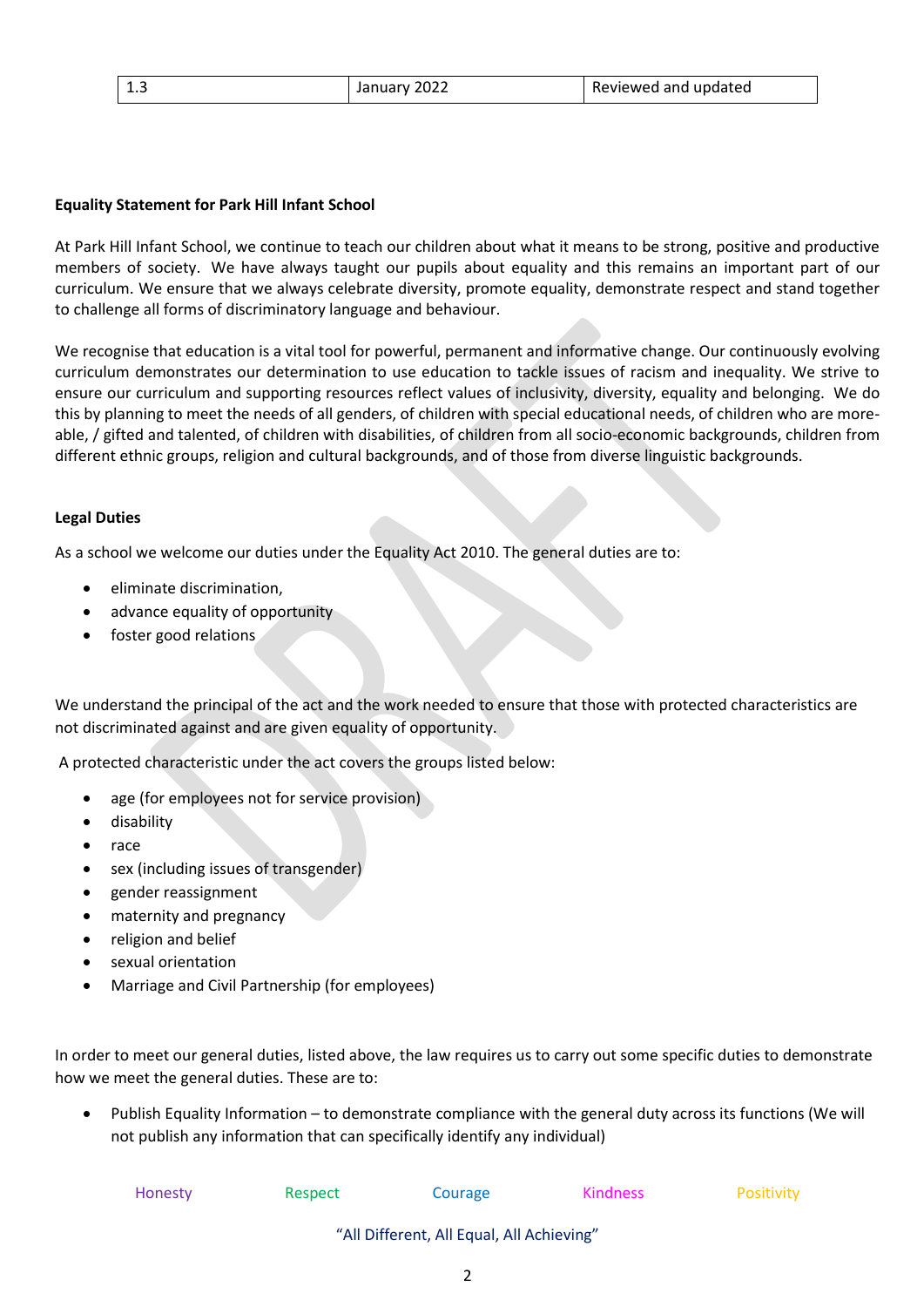- Prepare and publish equality objectives which we will review on an annual basis
- Consult all our stakeholders in the development of our equality objectives and report on progress against our objectives on an annual basis

In order to do this effectively we will collect data related to the protected characteristics above and analyse this data to determine our focus for our equality objectives. The data will be assessed across our core provisions as a school, but we will also analyse available data relating to the context of our local community, including hate crime data and demographic information. In relation to school provision we will pay particular attention to the following functions:

- Admissions
- **Attendance**
- Teaching and Learning
- **Exclusions**
- Prejudice related incidents

Our objectives will detail how we will ensure equality is applied to the services listed above however where we find evidence that other functions have a significant impact on any particular group we will include work in this area.

We also recognise that our work on equality is central to the successful promotion of fundamental British Values, especially in relation to the values of respect and tolerance and the rule of law. We will therefore ensure that our curriculum helps to prepare pupils for life in modern Britain and that we work proactively to address all forms of prejudice and discrimination, including derogatory and discriminatory language.

We recognise that these duties reflect international human rights standards as expressed in the UN Convention on the Rights of the Child, the UN Convention on the Rights of People with Disabilities, and the Human Rights Act 1998.

## **In fulfilling our legal obligations, we will:**

- Recognise and respect diversity
- Foster positive attitudes and relationships, and a shared sense of belonging
- Observe good equalities practice, including staff recruitment, retention and development
- Aim to reduce and remove existing inequalities and barriers
- Consult and involve widely
- Strive to ensure that society will benefit

## Guiding principles

In fulfilling the legal obligations cited above, we are guided by nine principles:

*1. All learners are of equal value -* We see all learners and potential learners, and their parents and carers, as of equal value:

We ensure every child is given an equality of opportunity to develop socially, to learn and enjoy community life. Therefore, we do everything possible to make reasonable adjustments to ensure this is every child's experience of our school.

*2. We recognise and respect difference -* Treating people equally, (as per number 1 above), does not necessarily mean treating them all the same. Our policies, procedures and activities do not discriminate but must nevertheless take account of differences of life-experience, outlook and background.

| Honesty | Respect | Courage | <b>Kindness</b> | Positivity |
|---------|---------|---------|-----------------|------------|
|---------|---------|---------|-----------------|------------|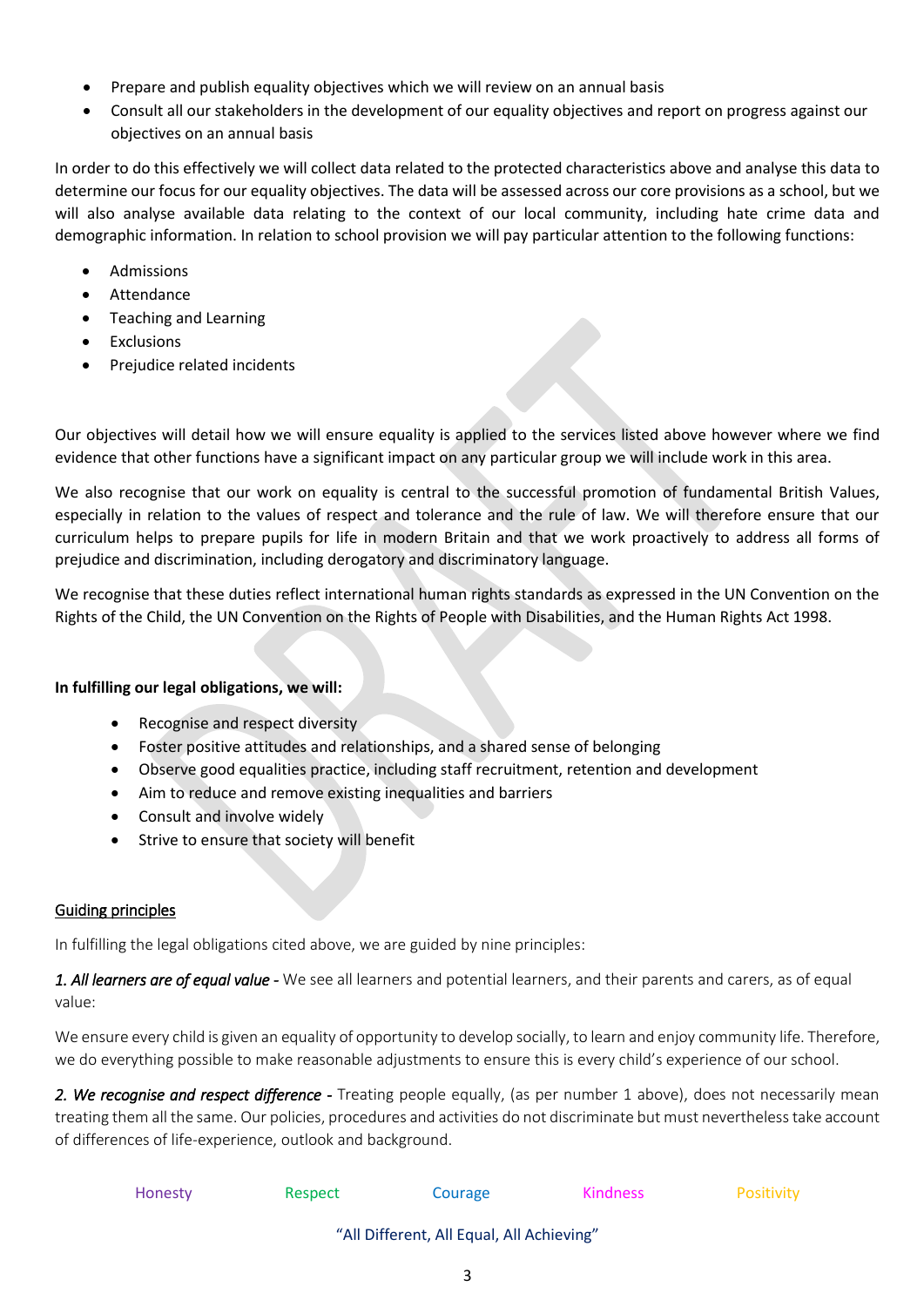## *3. We foster positive attitudes and relationships, and a shared sense of cohesion and belonging*

4. We observe good equalities practice in staff recruitment, retention and employment - We ensure that policies and procedures benefit all employees and potential employees, e.g. recruitment / promotion, and in continuing professional development:

We value our staff for their ability and potential to help us make the best possible provision for the children in our school and we aim to recruit a workforce that is representative of all sections of the community, in order to provide a service that respects and responds to the diverse needs of our local community, as well as delivering the quality education to our pupils that is expected by the School, Governors and the parents.

*5. We aim to reduce and remove inequalities and barriers that already exist -* In addition to avoiding or minimising possible negative impacts of our policies, we take opportunities to maximise positive impacts by reducing and removing inequalities and barriers that already exist.

We put this into practice with our children and staff by:

- Using P.S.H.E (personal, social and health education) and SMSC (spiritual, moral, social and cultural) discussions and lessons to promote tolerance and friendship, and to promote understanding of a range of religions and cultures
- Regular reinforcement of our 5 school values Kindness, Respect, Honesty, Courage and Positivity
- Conducting regular circle times in every class which give children opportunities to discuss a range of issues in a safe environment
- Assemblies dealing with relevant issues
- Involvement with local communities
- Links with other schools which enable pupils to meet and exchange experiences with children from different backgrounds

*6. We consult and involve widely -* We engage with a range of groups and individuals to ensure that those who are affected by policy or activity are consulted and involved in the design of new policies, and in the review of existing ones.

*7. Society as a whole should benefit -* We intend that our policies and activities should benefit society as a whole, both locally and nationally, by fostering greater social cohesion.

*8. We base our practices on sound evidence -* the evidence we base our practices on are collated from the following sources:

- Pupils' personal development, welfare and well-being
- Staff development
- Researched teaching styles and strategies
- Working in partnership with parents / carers
- Working with the wider community
- Attainment data which shows how pupils with different characteristics are performing
- Pupils' progress, attainment and achievement

| Honesty | Respect | Courage | <b>Kindness</b> | Positivity |
|---------|---------|---------|-----------------|------------|
|         |         |         |                 |            |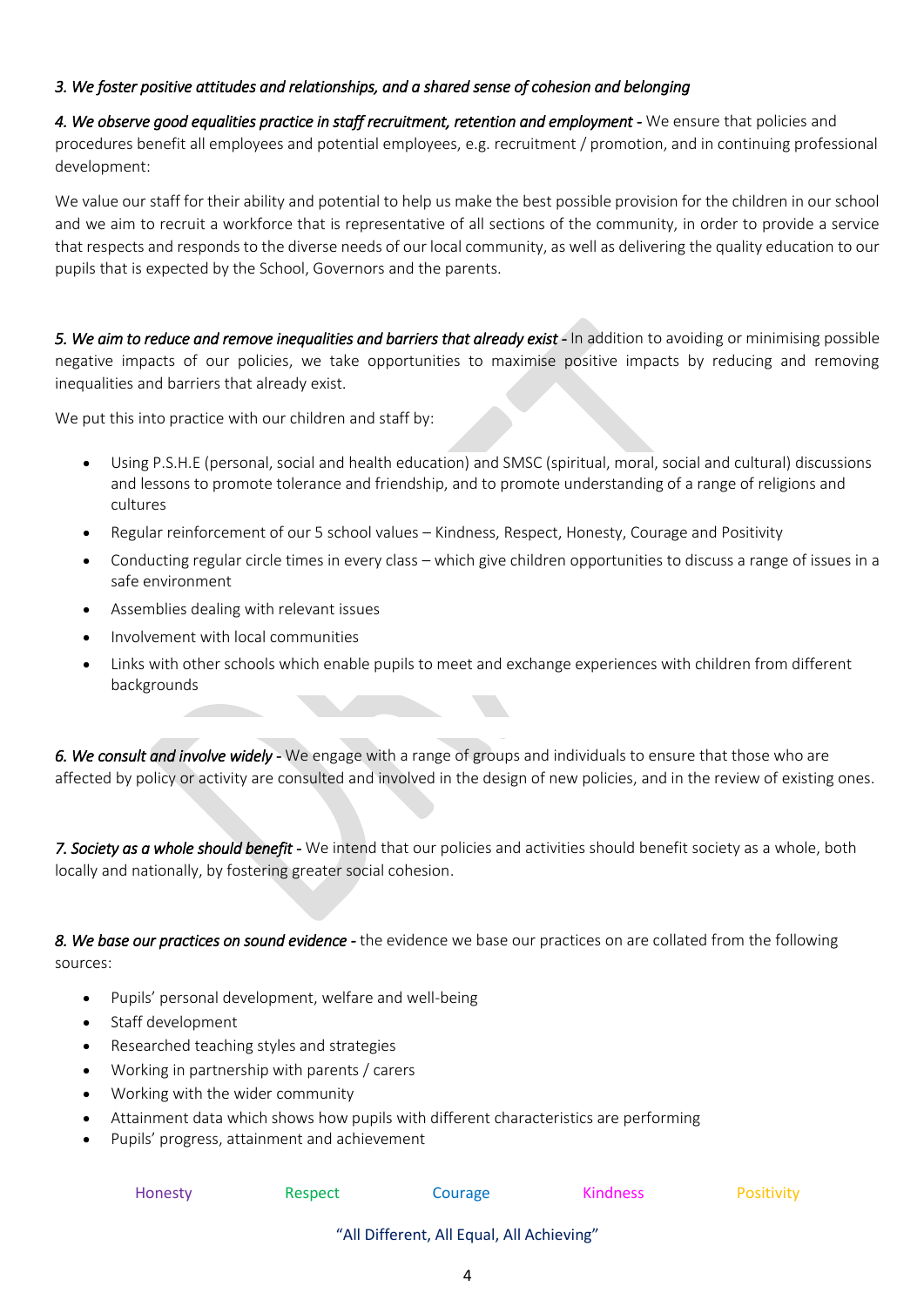*9. Objectives -* we formulate specific and measurable objectives, based on the evidence we have collected (as per 8 above) and from the feedback and engagement which we have gained during consultation (as per 6 above).

The objectives which we identify take into account national and local priorities and issues as appropriate.

We use these objectives to inform and shape the School Improvement Plan, which drives the strategic focus of school in the forthcoming years and is reviewed annually or as required before this time.

## **Our Vision Statement**

# *"All Different, All Equal, All Achieving"*

Our mission for Park Hill Infant School is to provide a warm, caring and stimulating infant environment, which encourages values and celebrates diversity and individual excellence. We aim to make a difference to every child, regardless of any barriers to learning they might face. We want to instil a life-long love of learning in every member of the school community. We wish to equip all pupils with the skills necessary to become interesting, well rounded individuals, who in turn will make a difference to others in their lives.

Our 5 school values are respect, courage, kindness, honesty and positivity and are reinforced daily across the school. Children in Key Stage One attend a weekly celebration assembly which recognises those children who have made a particular effort to use the school values in their everyday life and learning.

We achieve our whole school vision by: -

- Creating a happy, stimulating and vibrant learning environment, in which all learners' best efforts are valued.
- Recognising individual needs, and enabling all learners to achieve success, by providing an inclusive school community, which gives equality of opportunity to all.
- Helping children to develop lively and enquiring minds, the ability to question and make connections, to discuss rationally, and to apply their knowledge to learning tasks and physical skills.
- Helping children to develop positive attitudes, respect for self and others, an understanding of the world in which we live, and an appreciation of diversity in race, religion, culture and beliefs.
- Developing an 'I Can' philosophy and environment in which learners are encouraged to take risks and be independent in their learning. We encourage children to be resilient and to develop a 'growth mindset' approach. We teach children that you can 'stretch your brain' and learn from mistakes. The key is to never give up!

Through our vision and values we develop a broad, balanced and culturally-inclusive curriculum that provides opportunities for pupils' spiritual, moral, social and cultural (SMSC) development.

Most of all, we want learning to be fun and for all children at our school to be the best that they can be!

#### **Addressing Prejudice Related Incidents**

Our school is opposed to all forms of prejudice and we recognise that children and young people who experience any form of prejudice related discrimination may fair less well in the education system. We provide both pupils and staff with an awareness of the impact of prejudice in order to prevent any incidents. If incidents still occur we address them immediately and may seek support from the Local Authority Equality Team.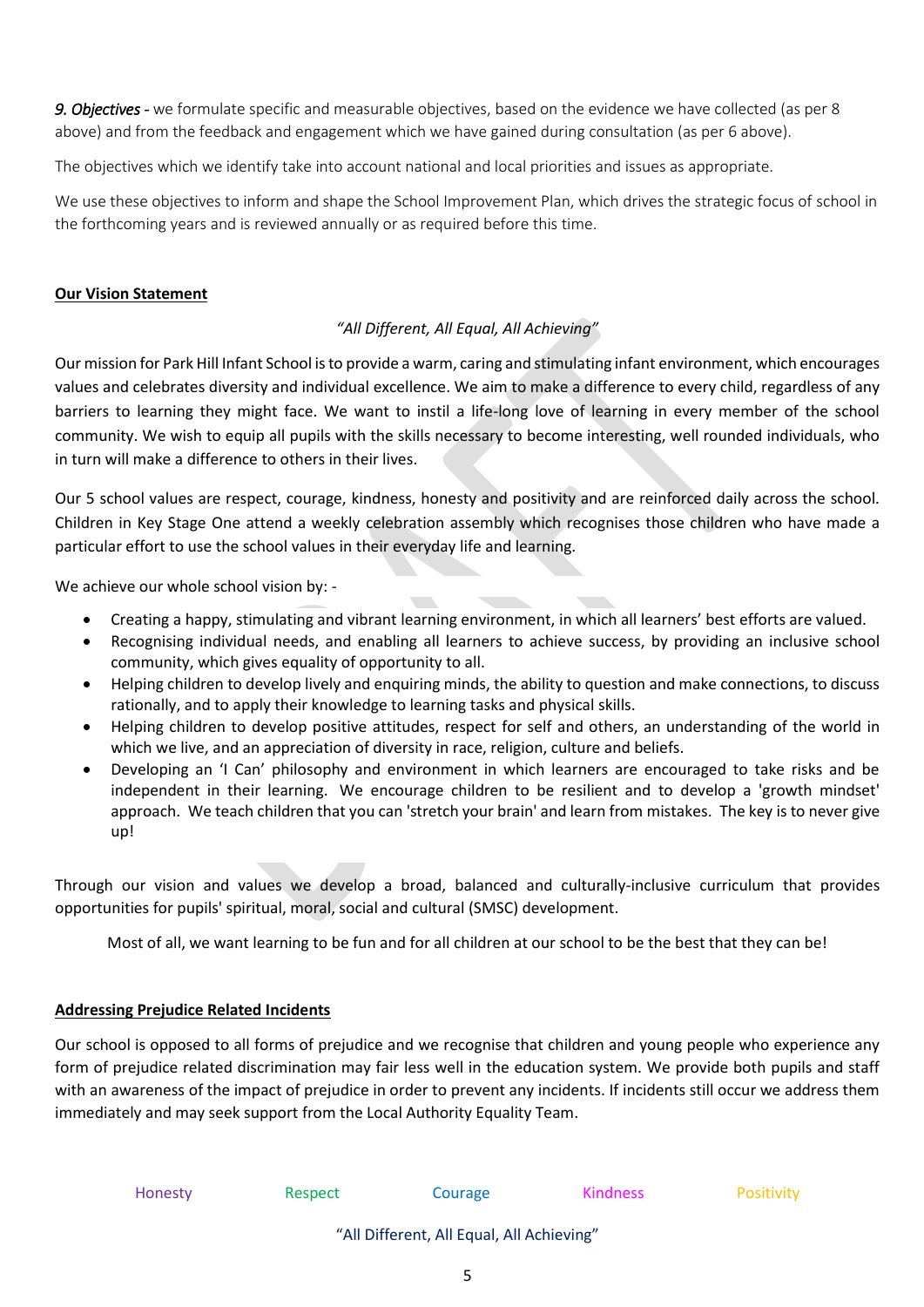# **Responsibility**

We believe that promoting Equality is the whole school's responsibility:

| <b>School Community</b>        | <b>Responsibility</b>                                                                                                                                                                                                                                                                                                                                                                                                                                                                      |  |  |
|--------------------------------|--------------------------------------------------------------------------------------------------------------------------------------------------------------------------------------------------------------------------------------------------------------------------------------------------------------------------------------------------------------------------------------------------------------------------------------------------------------------------------------------|--|--|
| <b>Governing Body</b>          | Involving and engaging the whole school community in identifying and<br>understanding equality barriers and in the setting of objectives to address<br>these. Monitoring progress towards achieving equality objectives. Publishing<br>data and publishing equality objectives. Ensuring that staff have access to<br>appropriate training and resources.                                                                                                                                  |  |  |
| Headteacher                    | As above including: Promoting key messages to staff, parents and pupils about<br>equality and what is expected of them and can be expected from the school in<br>carrying out its day to day duties. Ensuring that all of the school community<br>receives adequate training to meet the need of delivering equality, including<br>pupil awareness. Ensure that all staff are aware of their responsibility to record<br>report, and respond appropriately to prejudice related incidents. |  |  |
| <b>Senior Leaders</b>          | To support the Headteacher as above. Ensure fair treatment and access to<br>services and opportunities. Ensure that all staff are aware of their responsibility<br>to record, report and respond appropriately to prejudice related incidents.                                                                                                                                                                                                                                             |  |  |
| <b>Teaching Staff</b>          | Help in delivering the right outcomes for pupils. Uphold the commitment made<br>to pupils and parents/carers on how they can be expected to be treated. Design<br>and deliver an inclusive curriculum. Ensure that you are aware of your<br>responsibility to record, report and respond appropriately to prejudice related<br>incidents.                                                                                                                                                  |  |  |
| <b>Non-Teaching Staff</b>      | Support the school and the governing body in delivering a fair and equitable<br>service to all stakeholders. Uphold the commitment made by the Headteacher<br>on how pupils and parents/carers can be expected to be treated. Support<br>colleagues within the school community. Ensure that you are aware of your<br>responsibility to record, report and respond appropriately to prejudice related<br>incidents.                                                                        |  |  |
| <b>Parents/Carers</b>          | Take an active part in identifying barriers for the school community and in<br>informing the governing body of actions that can be taken to eradicate these.<br>Take an active role in supporting and challenging the school to achieve the<br>commitment given to the school community in tackling inequality and<br>achieving equality of opportunity for all.                                                                                                                           |  |  |
| <b>Pupils</b>                  | Supporting the school to achieve the commitment made to tackling inequality.<br>Uphold the commitment made by the Headteacher on how pupils and<br>parents/carers, staff and the wider school community can be expected to be<br>treated.                                                                                                                                                                                                                                                  |  |  |
| <b>Local Community Members</b> | Take an active part in identifying barriers for the school community and in<br>informing the governing body of actions that can be taken to eradicate these.<br>Take an active role in supporting and challenging the school to achieve the<br>commitment made to the school community in tackling inequality and<br>achieving equality of opportunity for all.                                                                                                                            |  |  |

We will ensure that the whole school community is aware of our Equality Policy, including our equality information and equality objectives.

Honesty **Respect** Courage **Kindness** Positivity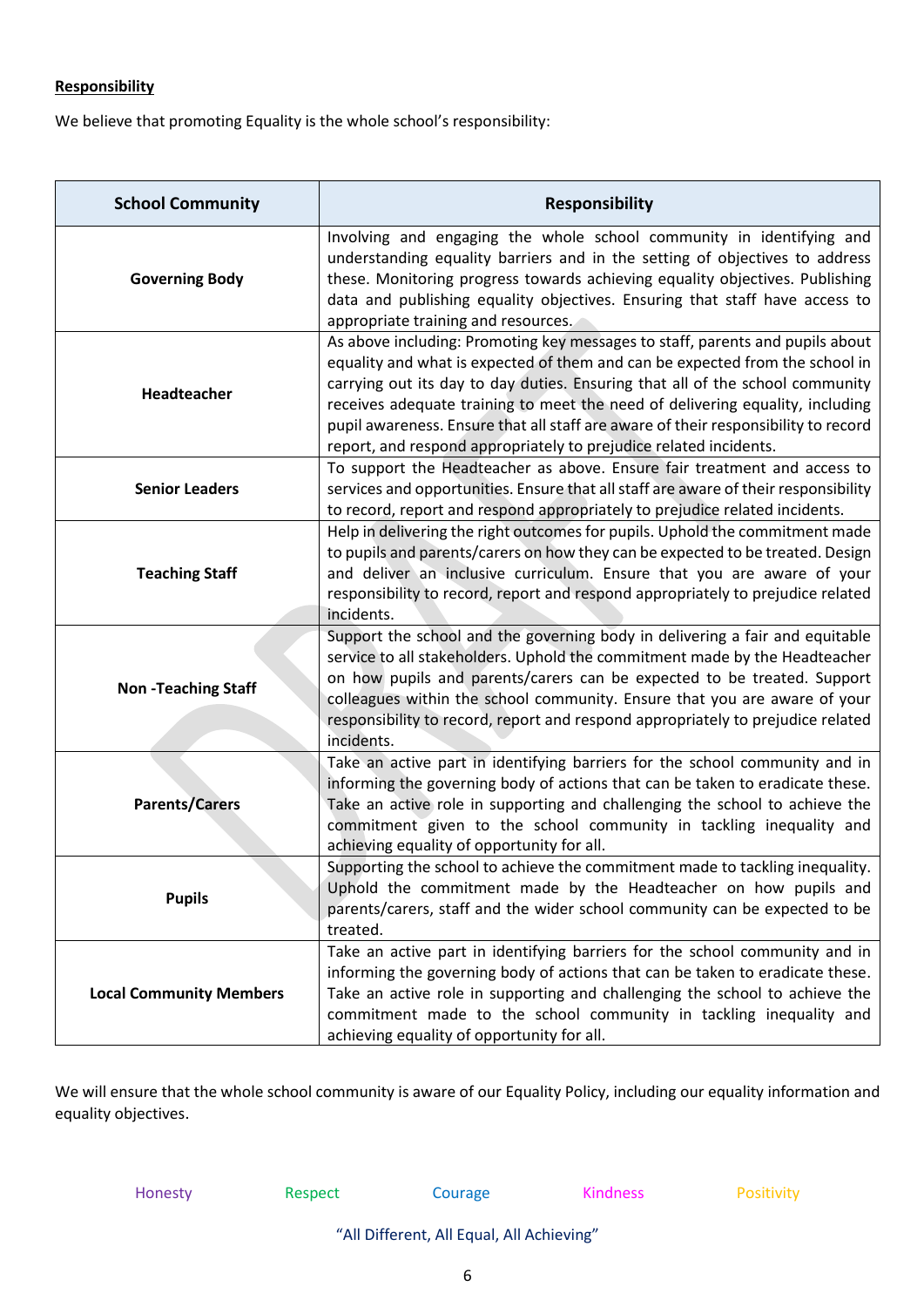#### **Religious observance**

We respect the religious beliefs and practice of all staff, pupils and parents, and comply with reasonable requests relating to religious observance and practice.

Our curriculum reflects the attitudes, values and respect that we have for minority ethnic groups. So, for example, in the curriculum topic on religious festivals, the children learn the importance of different religious beliefs and cultures and their contribution towards our school and community.

### **Breaches**

Breaches to this statement will be dealt with in the same ways that breaches of other school policies are dealt with, as determined by the head teacher and governing body.

## **Monitor and Review**

We will review this policy, equality information and objectives annually.

Signed: \_\_\_\_\_\_\_\_\_\_\_\_\_\_\_\_\_\_\_\_\_\_\_\_\_\_\_\_\_\_\_\_\_\_\_\_ Date: \_\_\_\_\_\_\_\_\_\_\_\_\_\_\_\_\_\_\_\_\_

# **School Context / Equality Information for 2021/22 (04/01/2022)**

Our school comprises of 52% girls and 48% boys. The school offers a broad and fully inclusive curriculum for all young children.

A significant number of pupils, 77%, are exposed to more than one language in the family home with approximately 57% of pupils having a language other than English as their first language. 53 different languages are spoken at Park Hill Infants, the most common, with the exception of English, being Hindi and Tamil.

Our whole school attendance up until 04/01/2022 is 95.7%. Our current persistent absence figure up until 04/01/2022 accounts for 7.43%

Currently 18% of pupils are eligible for Free School Meals with 18% of pupils eligible for PPG.

Currently our largest group comprises of Indian pupils, at 41%. Our second largest group is White British at 14%; the third largest group is Any other White background at 8%.

The school currently has one looked after child (LAC). Currently 34 pupils (13%) are on the SEND register.

We currently have 2 children with an Education, Health and Care plan in Key Stage 1, and 1 child with High Needs funding in Reception.

## **Equality Objectives for 2021/22**

| <b>Honesty</b> | Respect | Courage                                   | <b>Kindness</b> | <b>Positivity</b> |
|----------------|---------|-------------------------------------------|-----------------|-------------------|
|                |         | "All Different, All Equal, All Achieving" |                 |                   |

7